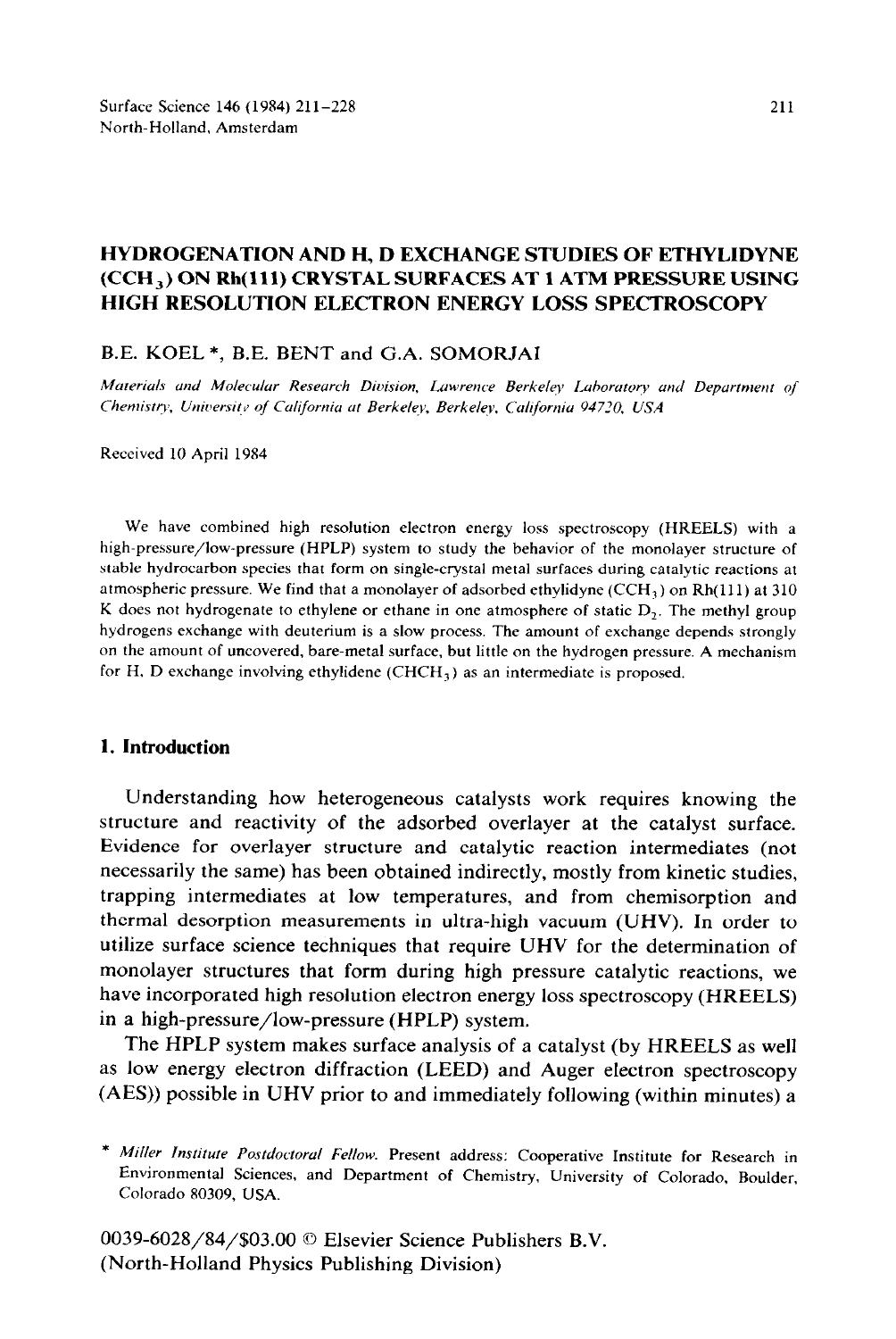high pressure gas exposure or catalytic reaction. By detecting surface vibrations, HREELS is a sensitive probe of surface species [1.2]. Surface periodicity is not required, but single crystal surfaces are used as well-defined model catalysts. The vibrational spectrum is a fingerprint of monolayer structure; the vibrational frequencies are a function of atomic configurations and bond strengths. We have begun using HREELS in combination with a high pressure (HP) cell to detect stable surface species after atmospheric pressure reactions and to follow hydrogen (deuterium) transfer and reactivity in hydrocarbon monolayers under catalytically interesting conditions. HREELS is ideal for hydrocarbon monolayer structure determination because of its sensitivity to carbon-hydrogen vibrations.

We have used the HREELS/HPLP method to study the reactivity of an ethylidyne (CCH<sub>3</sub>) monolayer on the Rh(111) crystal surface with 1 atm of H<sub>2</sub> and D,. This monolayer is the stable room temperature structure for chemisorbed ethylene on Rh $(111)$  [3,4] as well as Pt $(111)$  [5,6] and Pd $(111)$  [7]. Our results show that the stability of this monolayer extends to atmospheric pressures. One atmosphere of hydrogen does not rehydrogenate this ethylidyne to ethylene or ethane on Rh(111), but the methyl group hydrogens do undergo H, D exchange. The rate of H, D exchange depends little on D, pressure but strongly on the amount of available bare metal surface.

## 2. **Experimental**

The design considerations and specifications of this [8] and other [8,9] HPLP systems have been described. A schematic diagram of the two-tier HPLP system with HREELS used here is shown in fig. 1. The HREEL spectrometer design and operation are described elsewhere [10]. We describe here the procedure for the use and performance of the HREEL spectrometer with the high pressure cell.

Both the upper and lower portions of the HP cell translate with welded bellows seals. The crystal translates on-axis with the upper portion of the HP cell to the HREEL spectrometer by an extended-travel manipulator. To seal the HP cell, the upper bellows are contracted so that the upper half of the HP cell locks against the top of the chamber. A hydraulic piston behind the lower half-cell drives and pressurizes a knife-edge seal between the two halves to 2100 psi. The volume of the HP cell together with the external circulation loop is about 0.5 liter.

The Rh(111) single crystal was a  $0.5 \text{ cm}^2$  disk,  $.030$  inch thick, polished on both sides by standard methods [3]. The crystal was mounted with 0.020 inch Pt wire spotwelded between the crystal edges and  $1/8$  inch Ta rods. Crystal temperatures between 300 and 1500 K were obtained by resistive heating, monitored by a chromel~alumel thermocouple spot-welded to one face of the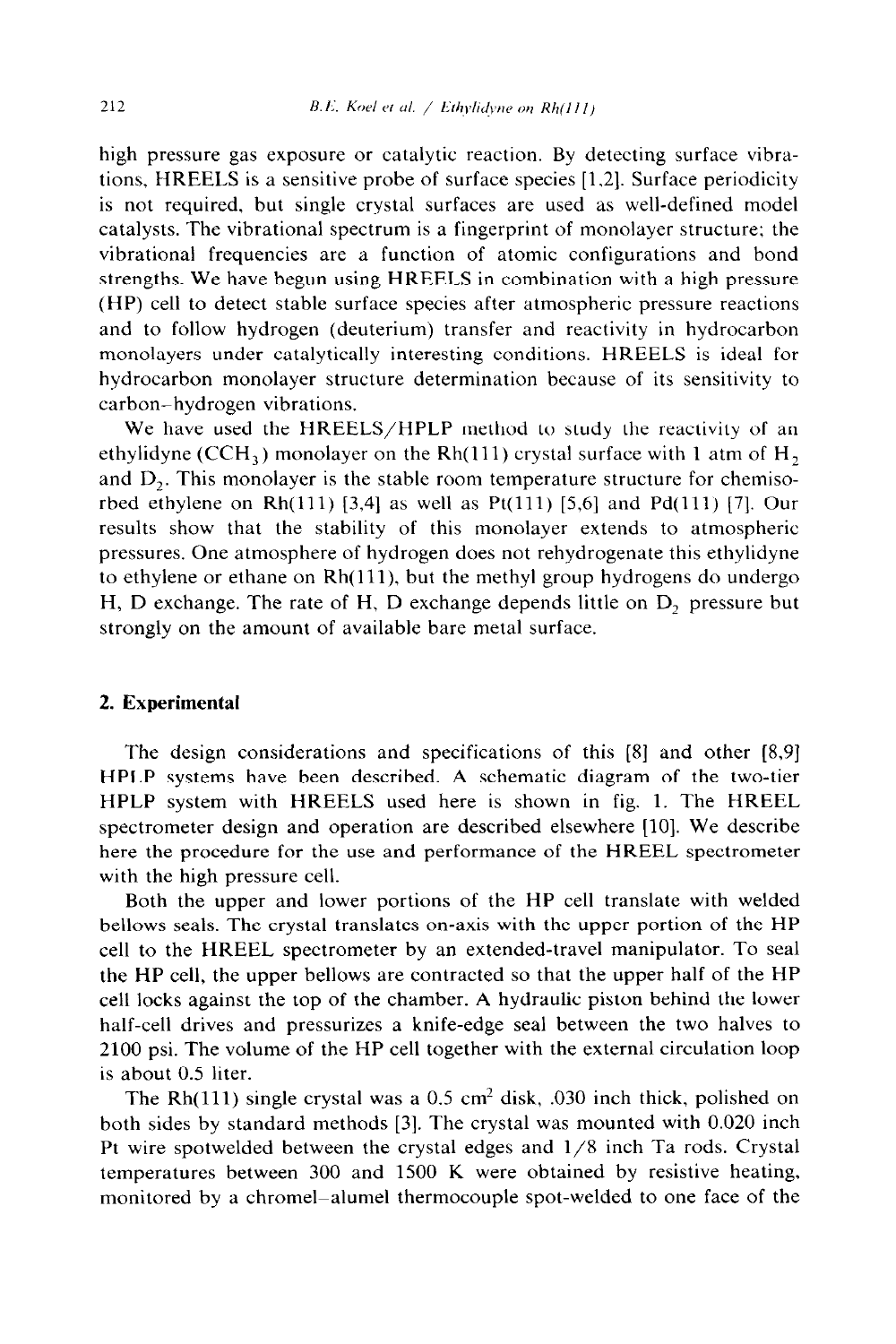213

crystal. Crystal cleanliness was checked by HREELS and AES. The cleaning procedure has been described elsewhere [10]; after heating in  $O_2$ , it was found necessary to Ar' sputter in order to remove trace amounts of boron oxides detectable by HREELS (740 cm<sup>-1</sup>). Annealing to 1400 K in vacuum dissolved trace amounts of carbon into the bulk.

Gases used as supplied were: Matheson H<sub>2</sub>, 99.9%;D<sub>2</sub>, ~ 99.5 at%; C<sub>2</sub>H<sub>4</sub>, 99.5%; Merck, Sharp and Dohme  $C_2D_4$ , 99 at%. Gas dosing was performed with a microcapillary array doser in UHV or by pressurizing the HP cell. Exposures in UHV are given uncorrected for ion gauge sensitivity, but corrected for a five times enhancement of the doser. Gas exposures (pressures) in the HP cell were measured with a Heise gauge (absolute) and were generally 1 atm of static gas.

Gases are pumped from the HP cell through a rapid-pump valve at the manipulator top with a liquid nitrogen-trapped, 2 inch diffusion pump. Pumpdown is typically ten minutes or until the ion gauge pressure above the liquid nitrogen trap is  $1 \times 10^{-6}$  Torr. Upon opening the HP cell, outgassing of the cell causes the chamber pressure to rise to about  $4 \times 10^{-8}$  Torr, water being



Fig. 1. (A) Schematic diagram of a two-tier HPLP system containing a spectrometer for HREELS. with the high-pressure cell open. (B) Detail with high-pressure cell closed.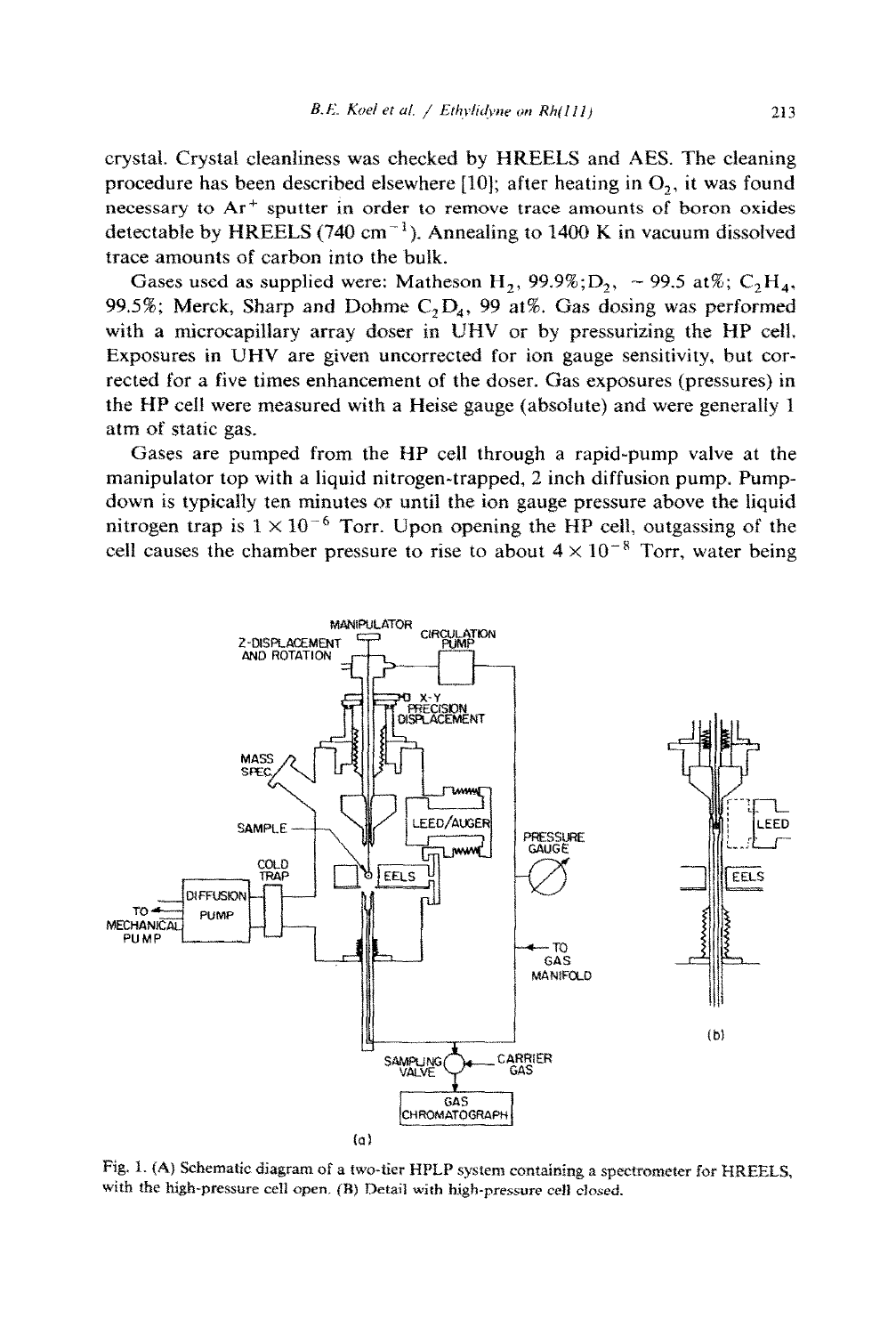the major contaminant. A pressure of about  $5 \times 10^{-9}$  Torr is reached after 15 min, but usually it is several hours before the chamber returns to the base pressure  $(2 \times 10^{-10})$ .

After retraction of the HP cell, the crystal is lowered into the HREEL spectrometer and precisely positioned using travel gauges to previous settings. In the H, D exchange reactions where surface structure is largely unchanged, a minimum of spectrometer retuning was required and a spectrum begun within the minutes of lowering the cell. Changing the crystal bias to compensate for work function changes was the only tuning usually required. Elastic scattering count rates in this work varied from 0.3 to  $1.5 \times 10^5$  counts s<sup>-1</sup> depending largely on the degree of surface order. Resolution (full width at half maximum of the elastically scattered beam) was  $45-65$  cm<sup>-1</sup>. No major changes in the work function of the graphite-coated lenses after repeated HP work were found. Over 40 high pressure exposures of  $H_2$ , CO, and  $C_2H_4$  have been made without spectrometer bake-out.

### 3. **Results and discussion**

### **3.1.** *Ethylidyne*

The adsorption of ethylene on Rh(111) at room temperature to produce surface ethylidyne  $(CCH<sub>3</sub>)$  species (fig. 2) has been well-studied previously [3,4]. Fig. 3 shows the HREEL spectra for saturation coverages (saturation coverage = 1 CCH<sub>3</sub>/4 Rh atoms or 1 C/2 Rh atoms) of CCH<sub>3</sub> and CCD<sub>3</sub> on Rh(111) produced by a 15 L exposure at 310 K to  $C_2H_4$  or  $C_2D_4$ . These spectra are consistent with those found in previous HREEL studies [4], but offer improved resolution. The assignment of the loss peaks to vibrational modes of surface ethylidyne are given in table 1, in complete agreement with frequencies, intensities, and H/D shifts observed in infrared spectra (and normal mode analysis) of  $(Ch_3C)Co(CO)$ , [11]. Except for the degenerate methyl group rock ( $\rho$ CH<sub>3</sub>), the antisymmetric methyl hydrogen bending  $(\delta_{\rm as}CH_3)$ , and the antisymmetric methyl stretching ( $\nu_{\rm as}CH_3$ ) modes, the vibrational modes are dipole active  $(A_1, B_1)$  type), establishing  $C_{3v}$  symmetry for the surface complex. Angular-dependent HREELS studies reported elsewhere [12] establish the dipole contribution to the loss peaks and the surface symmetry.

#### 3.2. *Ethylidyne* + 1 atm  $H_2$

These experiments show the remarkable stability of an ethylidyne monolayer. The HREEL spectra of a saturation coverage of ethylidyne on Rh(111) before and after exposure to 1 atm  $H_2$  for 5 min at 310 K are shown in fig. 4. The spectra are nearly identical. Vibrational frequencies are the same to within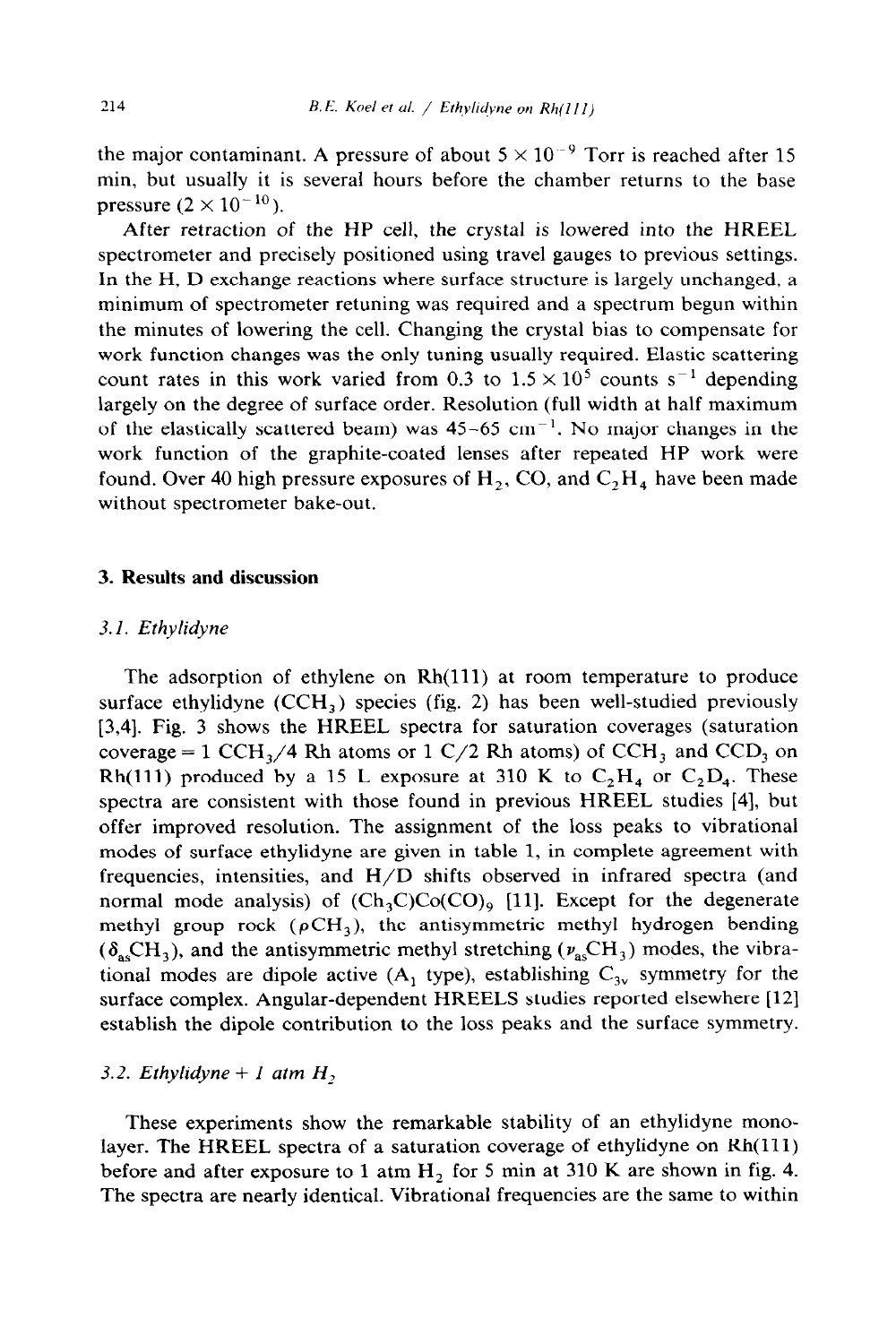

Rh(lll) + ethylidyne

Fig. 2. Ethylidyne on Rh(111): the stable, room temperature, chemisorbed structure of ethylene.



Fig. 3. Specular HREEL spectra obtained foilowing saturation exposure of ethylene to Rh(lll) at 310 K to form surface ethylidyne.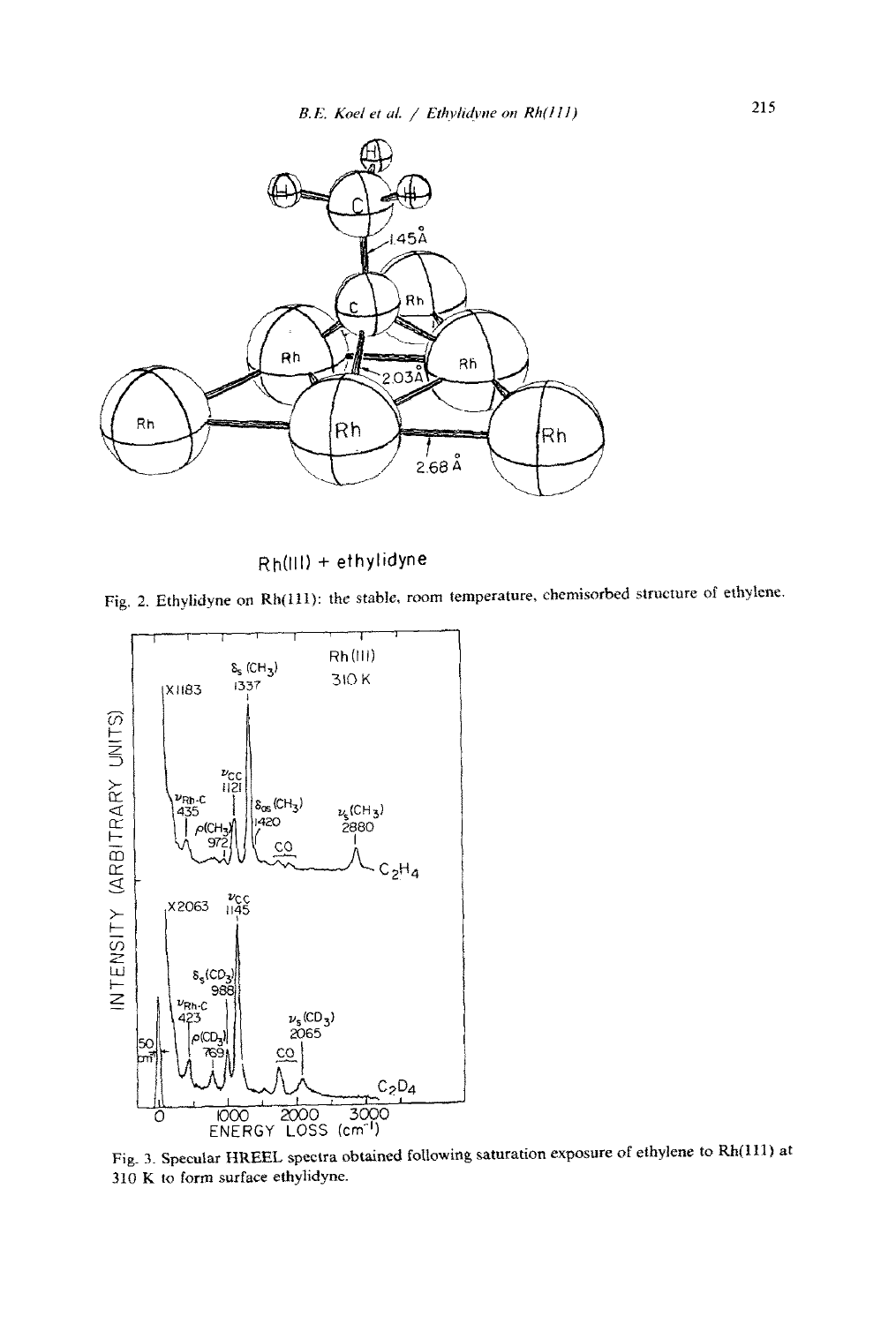Table 1

Comparison of the vibrational frequencies (cm $^{-1}$ ) of the ethylidyne surface species formed on Rh(111) with those of the ethylidyne cluster compound [11]

| Assignment                                                           | $CH_2CCo_3(CO)_9$              | $CH_3C-Rh(111)$<br>$2920(vw)/2178(vw)$ e |  |
|----------------------------------------------------------------------|--------------------------------|------------------------------------------|--|
| $\nu_{\alpha}$ (CH <sub>3</sub> )/ $\nu_{\alpha}$ (CD <sub>3</sub> ) | $2930(m)/2192(w)$ e            |                                          |  |
| $\nu_s$ (CH <sub>3</sub> )/ $\nu_s$ (CD <sub>3</sub> )               | $2888(m)/-a_1$                 | $2880(w)/2065(vw) a_1$                   |  |
| $\delta_{\rm as}(\rm CH_3)/\delta_{\rm as}(\rm CD_3)$                | $1420(m)/1031(w)$ e            | $1420(vw)/-e$                            |  |
| $\delta_{s}(\mathrm{CH}_3)/\delta_{s}(\mathrm{CD}_3)$                | $1356(m)/1002(vw) a_1$         | $1337(s)/988(w) a_1$                     |  |
| $\nu$ (CC)                                                           | $1163(m)/1182(ms)$ a.          | $1121(m)/1145(m) a_1$                    |  |
| $\rho$ (CH <sub>3</sub> )/ $\rho$ (CD <sub>3</sub> )                 | $1004(s)/828(s)$ e             | $972(vw)/769(vw)$ e                      |  |
| $\nu$ (MC)                                                           | $401(m)/393(m)$ a <sub>1</sub> | $435(w)/419(w) a_1$                      |  |



Fig. 4. Surface ethylidyne at saturation coverage on Rh(111) is extremely stable at 310 K to rehydrogenation. HREEL spectra of a Rh(111) surface: (A) saturated with ethylidyne under UHV conditions, and (B) following exposure of this monolayer to 1 atm  $H_2$  for 5 min at 310 K.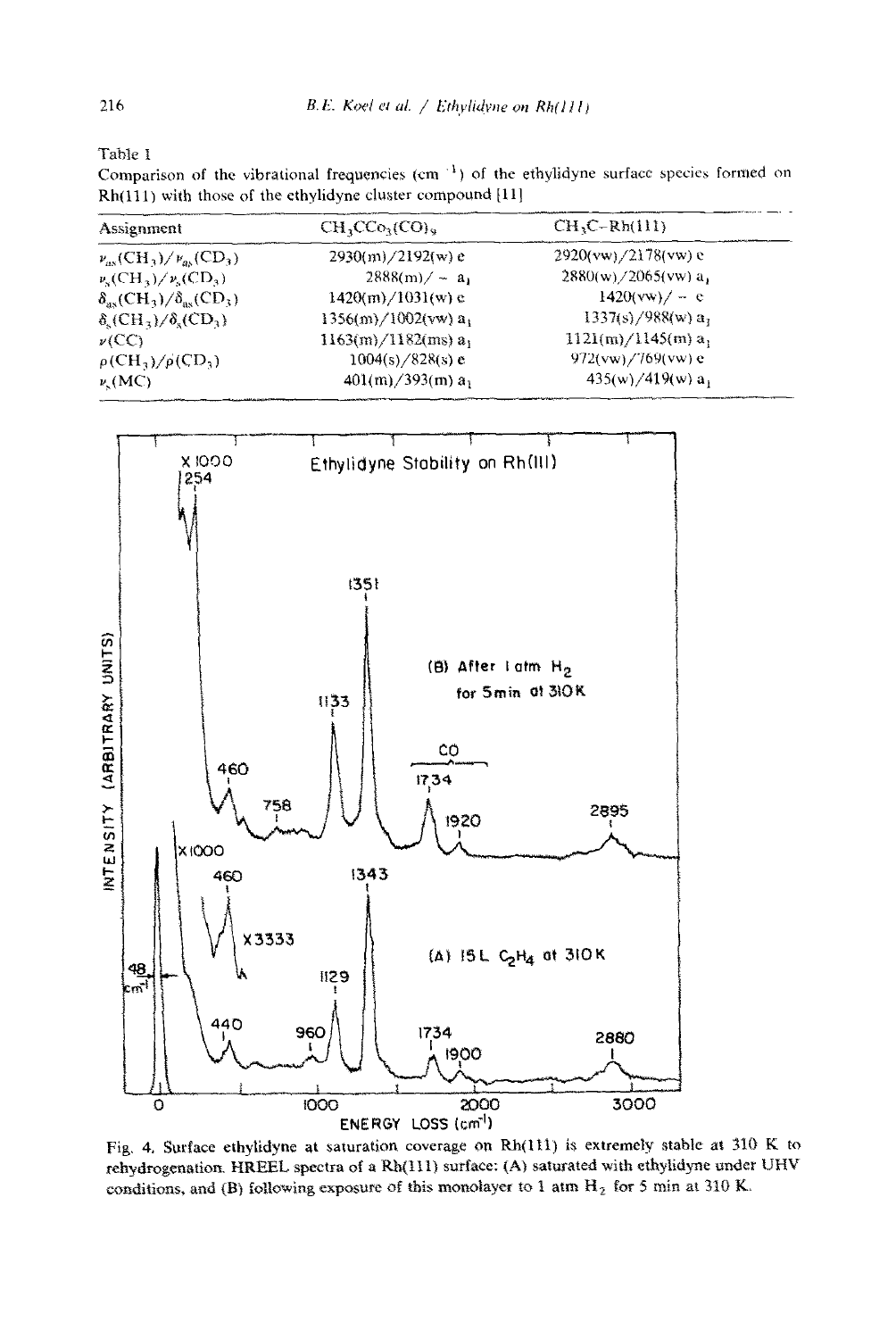experimental uncertainty. There is no evidence for decreased ethylidyne coverage by rehydrogenation to ethylene or ethane. Ethylidyne is even more stable towards rehydrogenation of Rh(111) than on Pt(111) where <sup>14</sup>C radiotracer studies [13] have shown some hydrogenation and removal of surface ethylidyne (turnover rate  $\langle 10^{-4} / \text{Pt atom} \cdot \text{s} \rangle$  under these conditions. Preliminary HREELS studies on Pt(111) support this conclusion.

Fig. 4 also shows no evidence for contamination by other molecules that may coadsorb during high pressure gas exposure. Contamination from hydrocarbons and CO in the ambient was expected. On clean  $Rh(111)$  during 1 atm H, exposures, hydrocarbon contaminants from the HP cell loop adsorb dissociatively on the surface, giving fingerprint HREELS peaks at about 800 and  $1400 \text{ cm}^{-1}$ . Similar features were found in a recent study of surface structure following the Fisher-Tropsch synthesis on Fe(ll0) and assigned to CH and C,H fragments [14]. But fig. 4 shows no evidence for formation of such surface species in this case. Fig. 4 also shows no change in the relative intensity of the contaminant CO  $\zeta$  = 5% of a monolayer) peaks at 1938 and  $1745$  cm<sup>-1</sup>, further evidence that the ethylidyne coverage does not change.

The stability of an ordered  $c(4 \times 2)$  ethylidyne monolayer towards hydrogenation on Rh(ll1) was unexpected for such an open overlayer. Even exposure of a saturation coverage of CCD, to 10 Torr of  $C_2H<sub>4</sub>$  failed to produce any detectable CCH, by coadsorption or replacement. We conclude that  $C_2H_4$  cannot reach the surface and dissociate. The methyl group packing is shown in fig. 5. There does indeed appear to be room for  $H_2$  but not  $C_2H_4$ to reach the surface and dissociate. TPD studies show that about  $1/4$  monolayer of H atoms can be coadsorbed in a similar  $CCH<sub>3</sub>$  saturated monolayer on Pt(111) by exposure to 1 atm of  $H<sub>2</sub>$  [15]. Apparently the strong metal-carbon bonds prevent complete hydrogenation of the carbyne carbon. Partial hydrogenation of the carbyne carbon is, however, likely based on the LEED studies reported next and the H, D exchange reported in section 3.3.

Previous LEED studies [3] showed that careful annealing of the adsorbed monolayer produced by exposure of Rh(111) to ethylene at 240 K could produce a well-ordered  $c(4 \times 2)$  CCH<sub>3</sub> structure. Exposure of Rh(111) to 15 L  $C_2H_4$  at 310 K does not produce this structure, but instead the one shown in fig. 6A. The diffuse intensity of the  $(1/3,1/3)$  positions is sometimes resolved to a triangle of spots, but the unit cell for this partially-ordered phase remains unexplained. Exposure of this surface to  $I$  atm of  $H_2$  causes a two-dimensional phase transition from the structure characterized by the LEED pattern in fig. 6A to a structure with a sharp  $c(4 \times 2)$  LEED pattern as shown in fig. 6B. This transition occurs without significant change in the coverage of ethylidyne or contamination by other species, since the HREEL spectra are identical for the two phases.

One plausible explanation for the influence of 1 atm  $H_2$  on the ordering of the ethylidyne monolayer is the partial hydrogenation of the carbyne carbon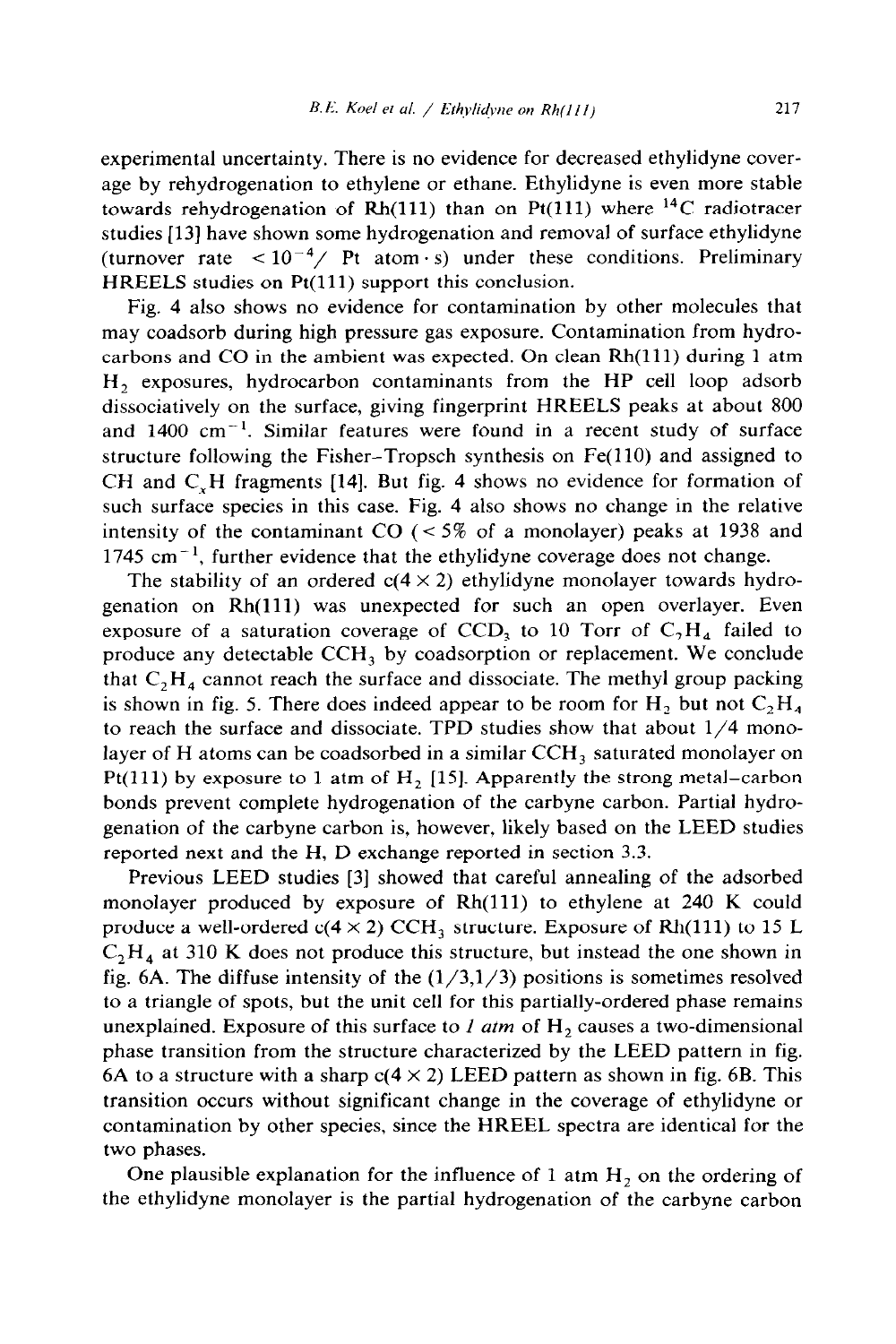atom to form an ethylidene species  $(CHCH<sub>3</sub>)$  that is stable under high pressures of  $H_2$ . Breaking one of the carbon-metal bonds would greatly decrease the fragment-metal bond energy allowing the bridge-site ethylidene species greater mobility on the Rh(111) surface. Removal of the high pressure of  $H_2$  would result in dehydrogenation to give ethylidyne, in the most stable, well-ordered two dimensional phase.

Precedence for the formation and fluxionality of ethylidene-like species comes from organometallic chemistry. H, D exchange in a tricobalt biscarbyne [16] (1) (cyclopentadiene ligands not shown here) has been proposed to proceed by protonation at the carbyne carbon to give the fluxional intermediate 2:





**1** *2* 

Fig. 5. Structure of the c( $4 \times 2$ ) CCH<sub>3</sub> monolayer on Rh(111). Approximate Van der Waals radii of ethylidyne and coadsorbed  $H_2$  are shown.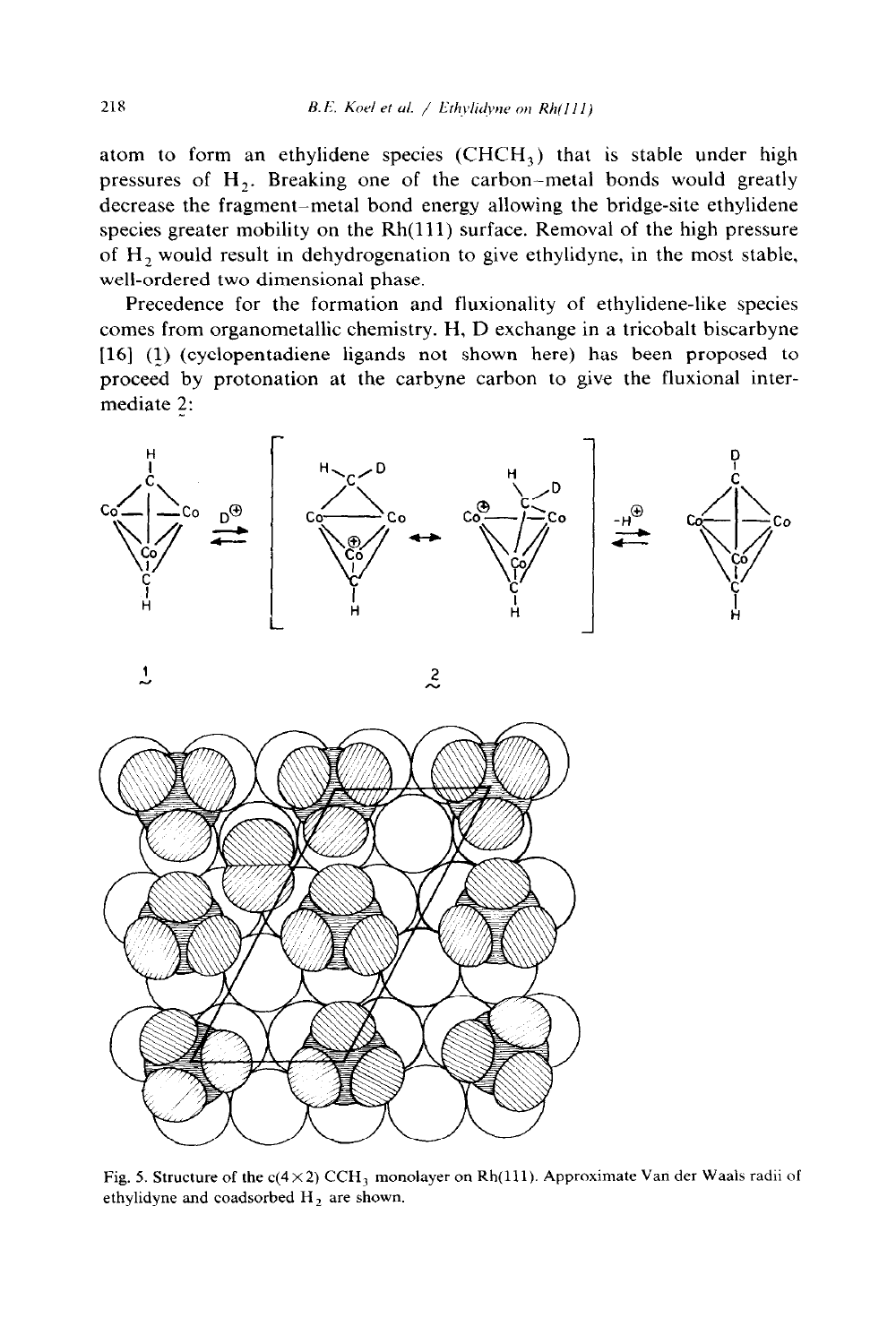followed by deprotonation to give the exchanged species.

Unfortunately, we have not been able to detect adsorbed hydrogen on Rh(111) by HREELS. HREEL spectra of a CCH<sub>3</sub> monolayer after treatment



Fig. 6. LEED photographs corresponding to the same conditions as in fig. 4: (A) 15 L  $C_2H_4$  at 310 K, and (B) following exposure of this monolayer to atm  $H_2$  for 5 min at 310 K. A phase transition and improved ordering of the ethylidyne monolayer is observed, even though no new species stable in UHV are formed.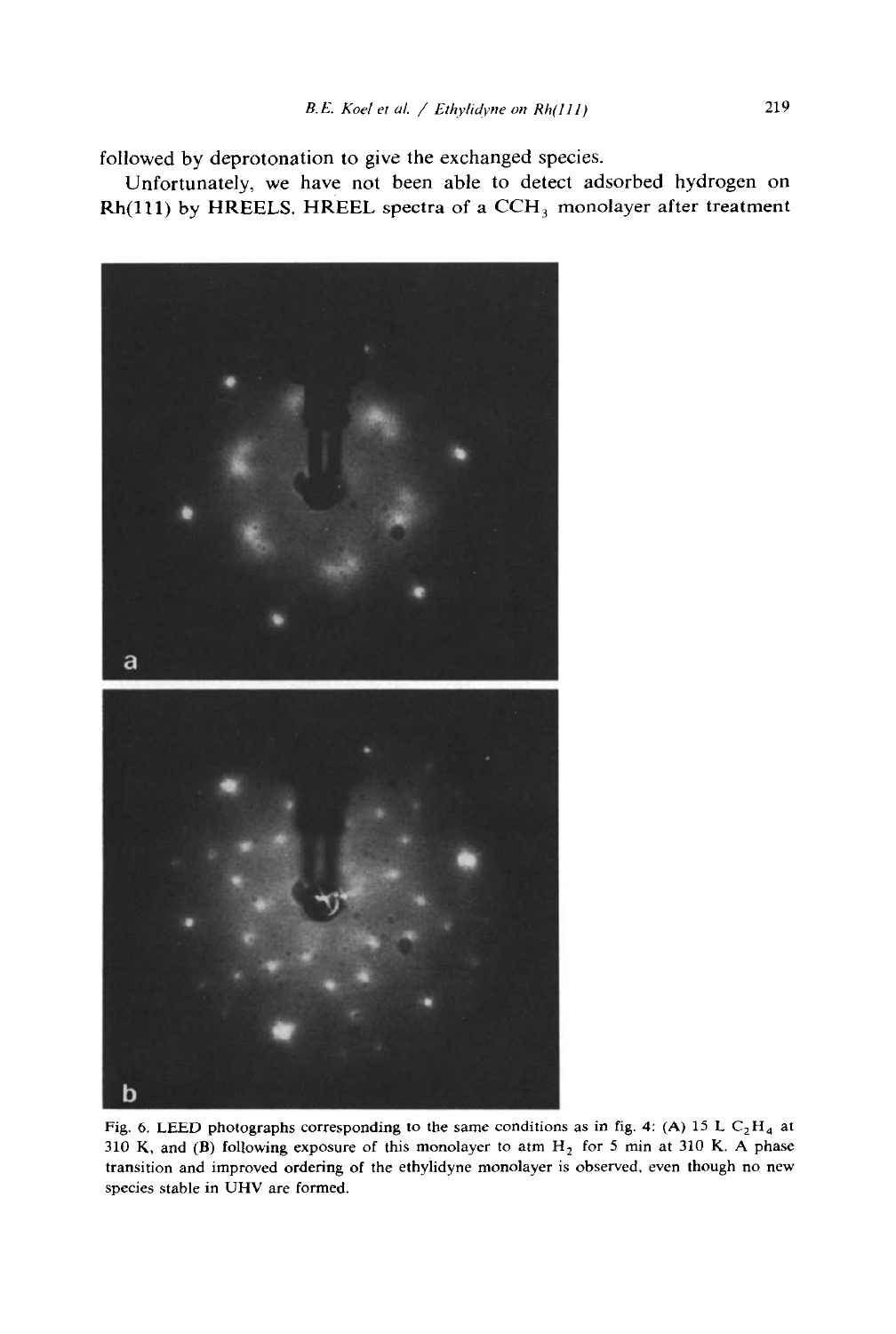with 1 atm  $H_2$  or of clean Rh(111) in UHV with 10<sup>-7</sup> Torr background  $H_2$  or D, show no peaks obviously assignable to M-H or M-D vibrations. Previous temperature programmed desorption (TPD), however, suggests that H atoms are present on the surface in both cases [17,15]. The absence of a detectable Rh-H stretch by HREELS is partially due to the covalent nature of the Rl-H bond. Previous study of  $H_2$  adsorption on Pt(111) has shown the difficulty of detecting the Pt-H vibration [18].

3.3. *Ethylidyne*  $+ 1$  *atm*  $D$ ,

#### 3.3.1. *HREELS peak assignment*

In addition to the stability of ethyhdyne towards rehydrogenation or contamination by replacement or coadsorption, we have studied ethylidyne H, D exchange. HREELS is a sensitive probe for identifying the partially deuterated ethylidyne species at the surface. The symmetry of ethylidyne is lowered from  $C_{3v}$  to  $C_s$  on partial deuteration. This lower symmetry means more vibrational modes are dipole active and expected to have large scattering amplitudes in the specular direction in HREELS. Besides this symmetry reduction, partial deuteration requires a new approximate normal mode description because of the large percentage mass change. The methyl group modes are now best described as a combination of  $CH_2 + CD$  or  $CD_2 + CH$ vibrations.

Exposure of a saturation CCH<sub>3</sub> monolayer to 30 L  $D_2$  at 310 K gave the HREEL spectrum shown in fig. 7A. Indeed two new peaks characteristic of methyl group H, D exchange are seen at 1246 and 1407 cm<sup>-1</sup>. (The 806 cm<sup>-1</sup>) peak is due to contamination in the original CCH<sub>3</sub> monolayer.) Neither peak is present in the spectrum of CCD<sub>3</sub> and therefore must be the result of partial exchange. However, less than 20% completely exchanged methyl groups would be hard to detect in this experiment, because of the weak carbon-deuterium dynamic dipole (see fig. 3B). Treatment of a similar ethylidyne monolayer with 1 atm  $D_2$  for 5 min at 320 K gave the HREEL spectrum shown in fig. 7(B), which differs little from the spectrum in fig. 7A. The amount of H, D exchange of a saturation coverage of ethylidyne in 1 atm  $D<sub>2</sub>$  is surprisingly insensitive to D<sub>2</sub> pressure.

We also followed H incorporation in deuterated ethylidyne. Treatment of  $CCD<sub>3</sub>$  with 1 atm H<sub>2</sub> for 2 min at 310 K, as shown in fig. 7C, results in new peaks at 1246, 1300-1450, 2920, and a small increase in the peak at 780 cm<sup>-1</sup>. The absence of a peak at  $1340 \text{ cm}^{-1}$  for the intense symmetric methyl deformation ( $\delta_c$ CH<sub>3</sub>) mode means therre are few completely exchanged methyl groups.

Peak assignments are made by comparison with variously deuterated methyl chlorides [19,20] whose peak frequencies and approximate mode descriptions are shown in fig. 8. The  $v_{C-CI}$  modes have been replaced with expected C-C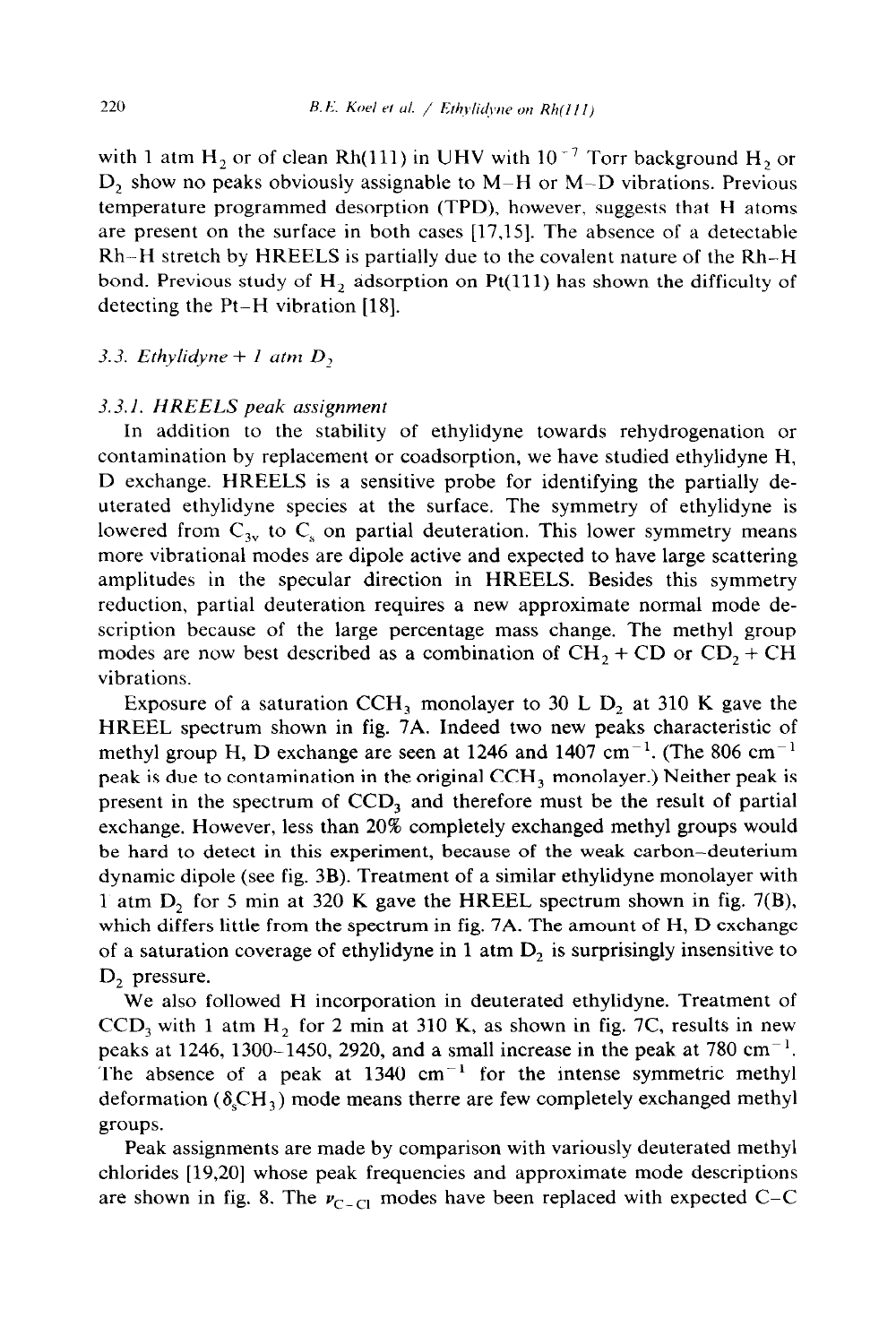stretching frequencies of ethylidyne for comparison with HREEL spectra.

Definitive peak assignments in the partially deuterated ethylidyne spectra are hampered by the presence of mixtures of variously deuterated species on the surface; at a resolution of 50 cm<sup>-1</sup>, peaks due to the various CCH<sub>r</sub>D<sub>r</sub>. species overlap (as can be seen from the shaded modes in fig. 8). However, by comparing many HREEL spectra of variously deuterated ethylidyne mixtures with those of the partially deuterated methyl halides [19,20], we are able to make in table 2 tentative peak assignments of partially-deuterated ethylidyne.

In the case of  $CD<sub>2</sub>H$ , comparison is also made with a normal coordinate calculation by Skinner et al. [11] on  $(CCD<sub>2</sub>H)Co(CO)<sub>9</sub>$ . Similar calculations



Fig. *7.* H, D exchange in the saturated ethylidyne monolayer on Rh(ll1) at 320 K.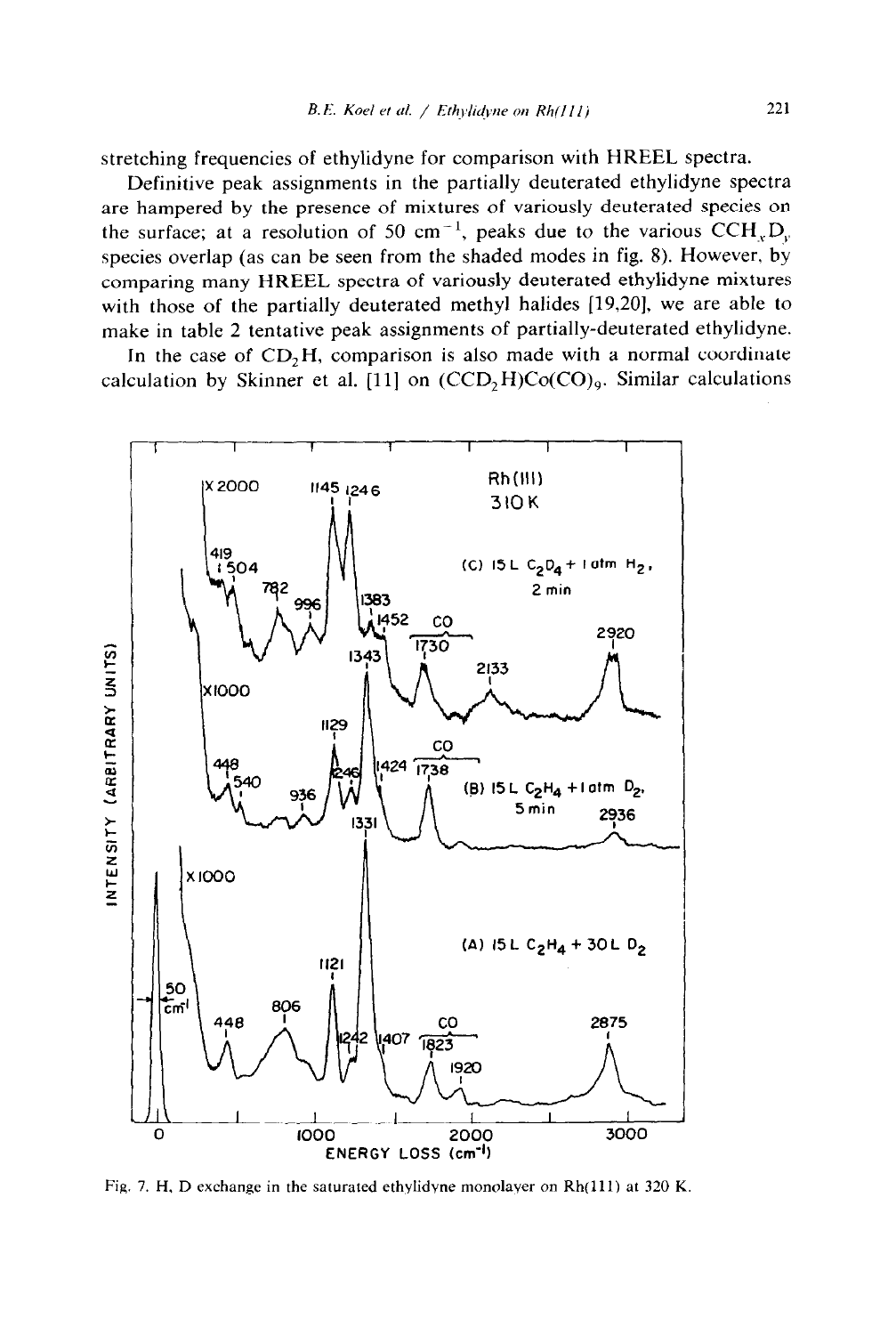Table 2

Dipole-allowed vibrational frequencies (cm  $^{-1}$ ) for partially deuterated methyl groups: assignment for ethylidyne on  $Rh(111)$  and comparison with similar species;  $Rh(111)$  assignments were made using the average peak frequencies from many partially deuterated ethylidyne spectra

|        | $\delta$ CD <sub>2</sub><br>wag | $\delta$ CD,<br>scissor | $\delta$ , H        | $\nu$ <sub>c</sub> CD <sub>2</sub> | $\nu$ CH              | Source                                    |
|--------|---------------------------------|-------------------------|---------------------|------------------------------------|-----------------------|-------------------------------------------|
|        | 880<br>784                      | 1019<br>1000            | 1256<br>1239        | 2117<br>2166                       | 2919<br>2952          | Calculation [11]                          |
|        | 813                             | 1034                    | 1209                | 2195                               | 3023                  | Ethylidyne Rh(111)<br>Methyl halides [20] |
|        | $\delta$ ,CD                    | $\delta$ CH,<br>scissor | $\delta$ CH,<br>wag | $\nu$ CD                           | $\nu$ <sub>CH</sub> , | Source                                    |
| Η<br>D | 810                             | 1430                    | 1248                | 2169                               | 2918                  | Ethylidyne Rh(111)                        |
| Ć      | 769                             | 1425                    | 1222                | 2236                               | 2998                  | Methyl halides [20]                       |

Methyl Group Modes in Variously Deuterated Methyl Chlorides



Fig. 8. Methyl group vibrational frequencies and approximate mode descriptions in variously deuterated methyl chlorides. Shaded peaks are modes of  $A<sub>1</sub>$  or  $A'$  symmetry and are dipole allowed, while unshaded peaks are modes of E or A" symmetry and are not dipole allowed. C-Cl modes are replaced by approximate C-C stretching frequencies for direct comparison with ethylidyne. (A) CH<sub>3</sub>Cl, (B) CDH<sub>2</sub>Cl, (C) CDHCl, (D) CD<sub>3</sub>Cl.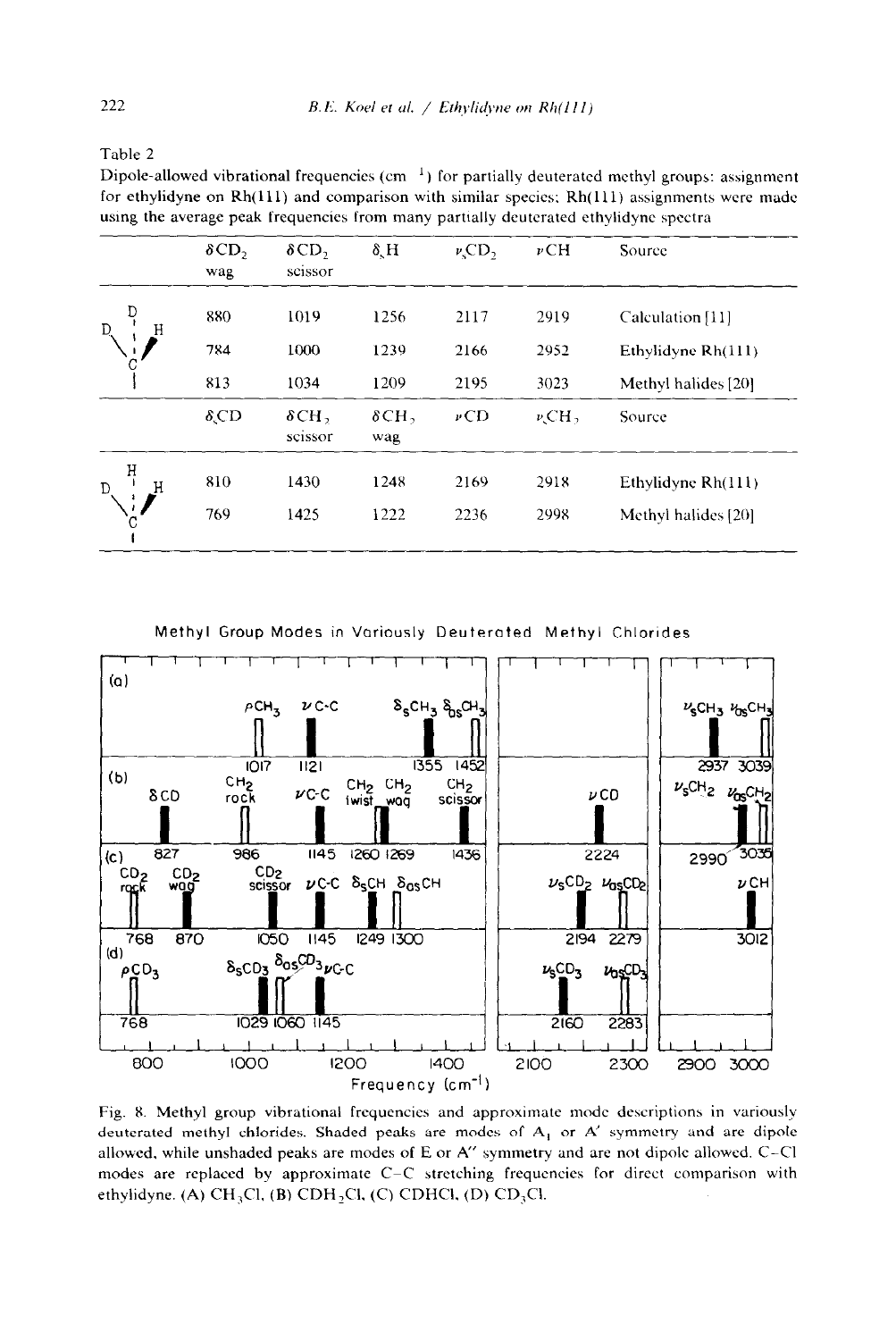with the same force constants and geometry on  $(CCH<sub>3</sub>)C<sub>0</sub>(CO)<sub>9</sub>$  and  $(CCD<sub>3</sub>)C<sub>0</sub>(CO)<sub>9</sub>$  gave good agreement with adsorbed ethylidyne frequencies. The agreement here is best with the  $\delta_c$ CH, the least overlapping peak. The most distinctive feature of both partially-exchanged species is a band at about 1250  $cm^{-1}$ . The frequency corresponds to a CH<sub>2</sub> wag for the monodeuterated species and a CH in-plane bend for the dideuterated species.

## 3.3.2. H, *D exchange rate*

We have also studied the H, D exchange rate of ethylidyne. Some results from these studies are shown in fig. 9. Fig. 9A (like fig. 7B) shows deuterium exchange in  $CCH<sub>3</sub>$  at room temperature for 5 min at a saturation coverage of ethylidyne. Fig. 9B shows the vibrational spectrum after the same monolayer is additionally treated with 1 atm D, for 2 min at 350 K. Raising the temperature 40 K still does not cause any significant change in the total ethylidyne coverage (as also monitored indirectly by CO adsorption), but increases the amount of exchange, indicated by the growth of the 1246 and 1432 cm<sup>-1</sup> peaks. Exposing this D and CCH, covered surface at 300 K to UHV for 36 h results in additional exchange between the remaining adsorbed deuterium and partially exchanged ethylidyne, as shown in fig. 9C.

It is difficult to quantitatively determine the amount of H, D exchange from the HREEL spectra even with the peaks assigned. The major problem is quantifying the dynamic dipoles perpendicular to the surface (that should be proportional to dipole scattering peak intensity) for the different molecules in the isotopic mixture CCH,D,. Because of different dynamic dipole strengths, and overlapping peaks, the peak heights do not change linearly with the concentration of the various molecules in a particular  $CCH<sub>x</sub>D<sub>y</sub>$  mixture. However, using the  $CH_2$  wag dynamic dipole equal to the C-C stretch dynamic dipole [21] and comparing the intensity of the 1120 and 1246  $cm^{-1}$ peaks (assumed to be all  $CH<sub>2</sub>$  wag for small amounts of exchange), we estimate using fig. 9A that 5 min of 1 atm  $D_2$  over CCH<sub>3</sub> gives 20% exchange (number of D atoms per three times number of methyl groups) [22]. This value corresponds to methyl group H replacement at a turnover rate of  $\leq 10^{-3}/Rh$ atom $\cdot$  s. This rate is faster than ethylidyne rehydrogenation. We are currently using temperature programmed desorption to help confirm this estimation.

Subsaturation coverages of  $\rm CH_3$  exchange much more rapidly. Reaction of  $< 50\%$  saturation coverage (1.5 L C<sub>2</sub>H<sub>4</sub> exposure) CCH<sub>3</sub> with 30 L D<sub>2</sub> is shown in fig. 10. The presence of the  $\delta_sCD_3$  peak at 984 cm<sup>-1</sup> and the nearly complete loss of the  $\delta_c$ CH<sub>3</sub> at 1340 cm<sup>-1</sup> indicate complete exchange in some methyl groups. Some partially exchanged ethylidyne is still observed as evidenced by the 1218 cm<sup> $-1$ </sup> peak.

## 3.3.3. *H, D exchange mechanism*

The spectra in figs. 7 and 9 with peaks assigned as in table 2 can be used to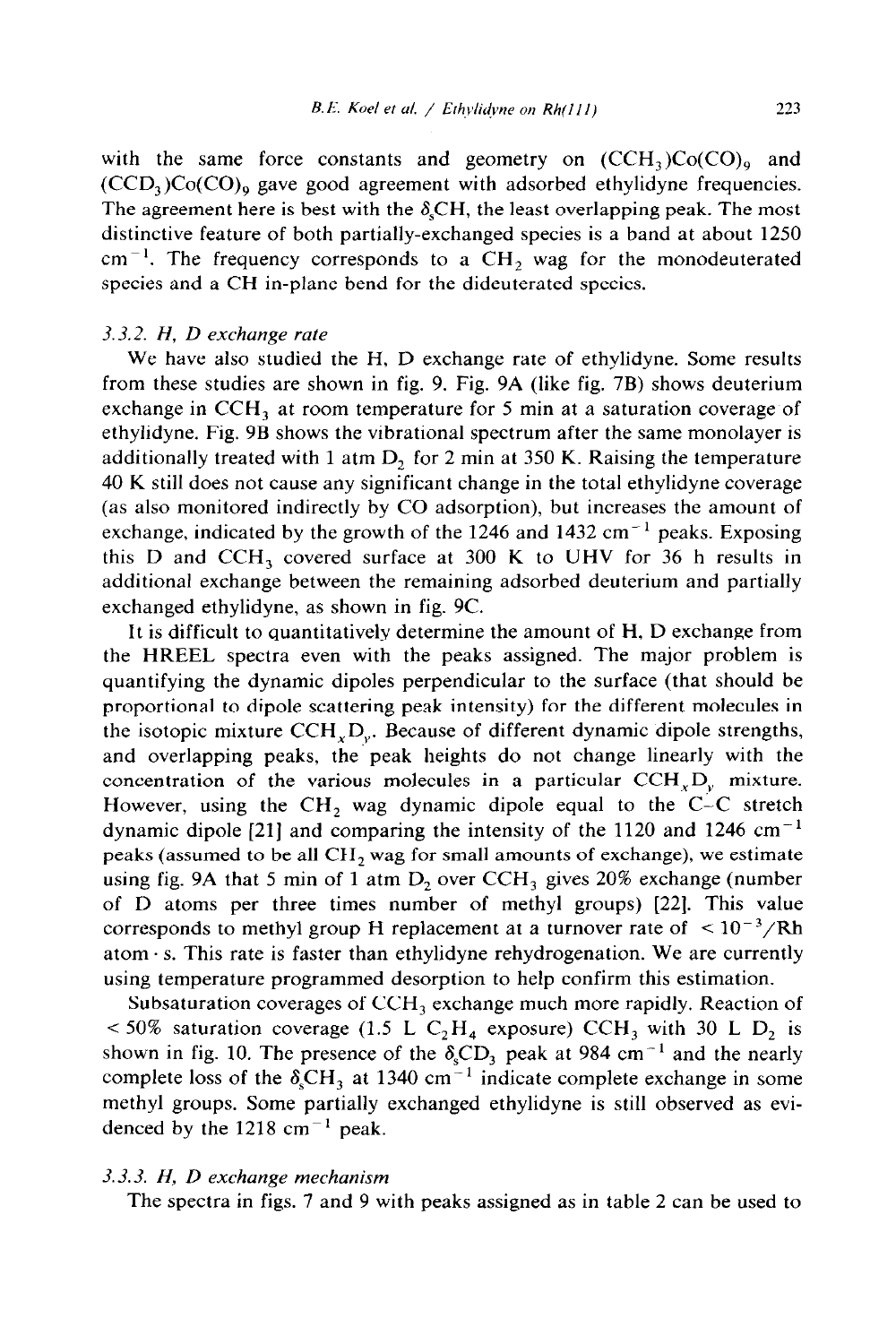show that deuterium atoms are incorporated in the  $CCH<sub>3</sub>$  methyl group one at a time. Compare the intensities of the 1246 and 1430  $cm^{-1}$  peaks. The 1430 cm<sup>-1</sup> peak is characteristic of the CH<sub>2</sub> scissor in CH<sub>2</sub>D. It is the same intensity as the 1246 cm<sup>-1</sup> CH<sub>2</sub> wag when deuterium exchange first begins, as



Fig. 9. Increasing temperature and time influence the extent of H, D exchange in ethylidyne. Under these conditions, almost no ethylidyne species have undergone complete exchange, and some species remain that have undergone no exchange.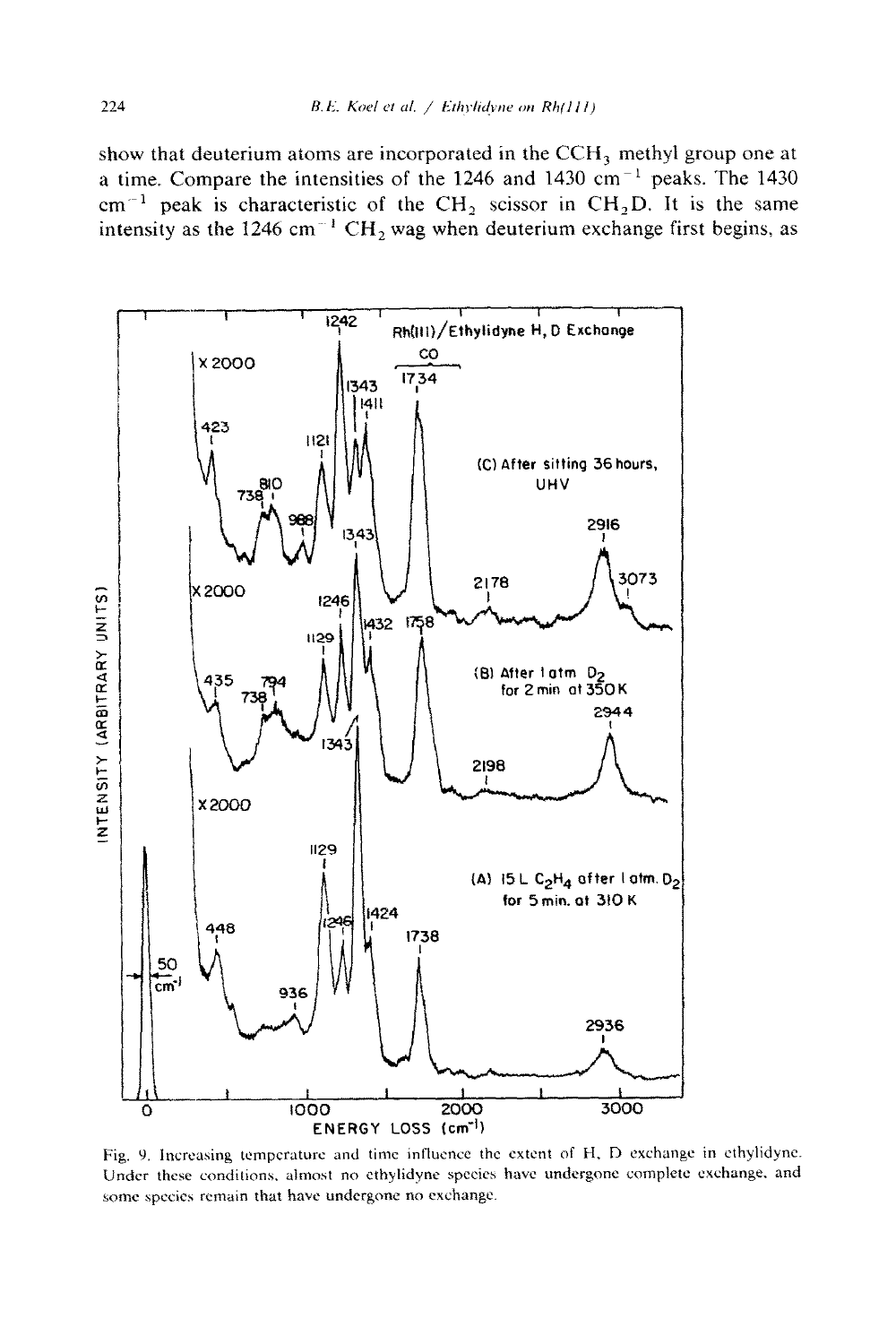seen in figs. 8A, 8B, 9A and 9B. With continued exchange, the  $1246 \text{ cm}^{-1}$  peak grows in relative intensity (fig. 9C). Since neither the 1246 nor 1430 cm<sup>-1</sup> peak is present in  $CCH<sub>3</sub>$  or  $CCD<sub>3</sub>$ , the change in their relative intensities implies two partially-deuterated species. As CD<sub>2</sub>H forms the 1430 cm<sup>-1</sup> CH<sub>2</sub> scissor has a smaller intensity relative to the 1246 cm<sup>-1</sup> CH<sub>2</sub> wag that gains a contribution from the  $\delta_c$ CH [22].

The presence of both  $CCH<sub>2</sub>D$  and  $CCHD<sub>2</sub>$  and the gradual conversion of one to the other rules out the exchange mechanism whereby one molecule of D, always replaces two H atoms in the methyl group by a concerted exchange. The mechanism for the process that we monitor is single atom H, D exchange. Furthermore, there was no evidence from the HREEL spectrum of complete methyl group deuteration by some rapid exchange process at selected sites after 5-10 min at 310 K and 1 atm  $D_2$ .

These data are consistent with the exchange mechanism proposed on  $Pt(111)$  [23]. In this mechanism, the role of the metal surface is both to atomize  $H<sub>2</sub>$  and to help break the methyl group CH bond. The rate-limiting step is



Fig. 10. HREEL spectra taken after a partial monolayer of ethylidyne was exposed to 30 L  $D_2$ under UHV conditions at 310 K. All of the ethylidyne undergoes some deuterium exchange, with a large fraction undergoing complete exchange in the ethylidyne methyl groups.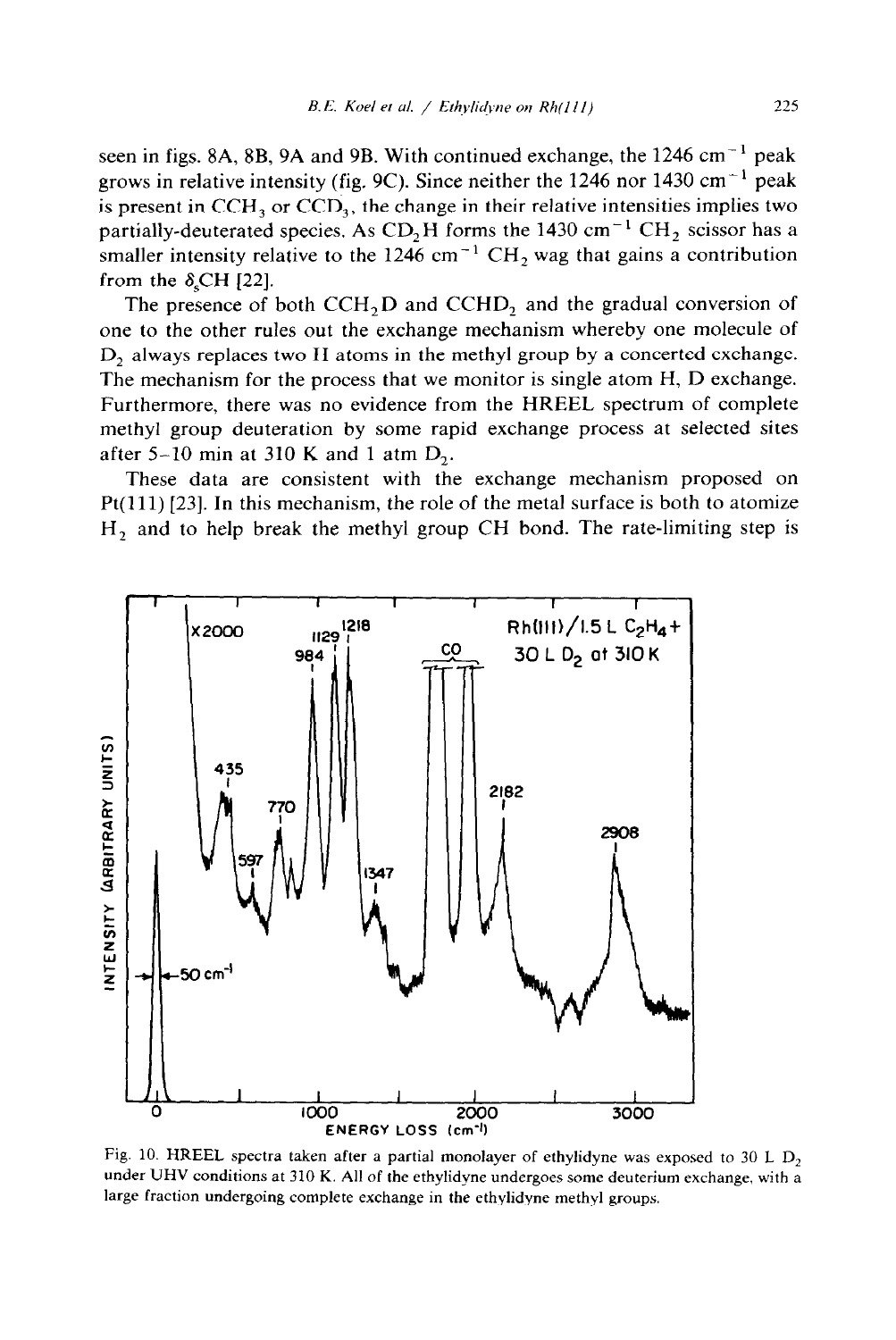probably tipping of the CH, group for CH bond breaking. The insensitivity of the amount of exchange to the D, pressure despite more hydrogen being adsorbed with increased pressure [15,23] and the sensitivity to CCH, coverage support this hypothesis.

However, methyl group rocking at its zero point energy  $\left[\frac{1}{2}(988 \text{ cm}^{-1})\right]$  is about  $7°$  from the surface normal  $[24]$  – not enough for much surface-aided CH bond scission. We can explain the surface assisted CH bond scission in the methyl group by again postulating ethylidene as an intermediate. Deuterium incorporation at the carbyne carbon might force the lower carbon into a bridge site with the C-C bond in CDCH<sub>3</sub> tipped about 50 $\degree$  from the surface normal. This moves a methyl group hydrogen nucleus to within 1.8 A of a Rh atomic center (Rh–H bond about 1.7  $\AA$ ). Carbon–hydrogen bond scission is possibly concurrent with D migration from the carbyne carbon into the methyl group (back-side attack) followed by reorientation of CCDH,:

Ethytldyne H, D - Exchange



Since the ethylidyne  $H, D$  exchange rate is inversely dependent on  $CCH<sub>3</sub>$ coverage and  $D_2$  pressure-independent, the rate limiting step is hydrogenation of the carbyne carbon and tipping of the ethylidene.

#### 4. **Conclusions**

We have shown the applicability of HREELS within a HPLP system for studying monolayer structure after HP gas exposure. The HREELS/HP cell combination is a feasible and powerful way of studying surface reactions. We can, with isotopic labelling, study the composition and structure changes in a stable adsorbed monolayer - a relatively unstudied part of catalysis. HREELS, with its sensitivity to carbon-hydrogen bonds, is an ideal tool for unraveling hydrogen transfer in adsorbed hydrocarbon monolayers.

Hydrogen transfer in an ethylidyne monolayer on Rh(111) has been examined in this H, D exchange study. Using the HREELS/HP cell combination, the following conclusions have been reached:

(1) Saturation coverage of ethylidyne on Rh(ll1) is stable towards irreversible hydrogenation under 1 atm  $H<sub>2</sub>$  at 310 K.

(2) The relatively open  $c(4 \times 2)$  CCH<sub>3</sub> monolayer structure is not con-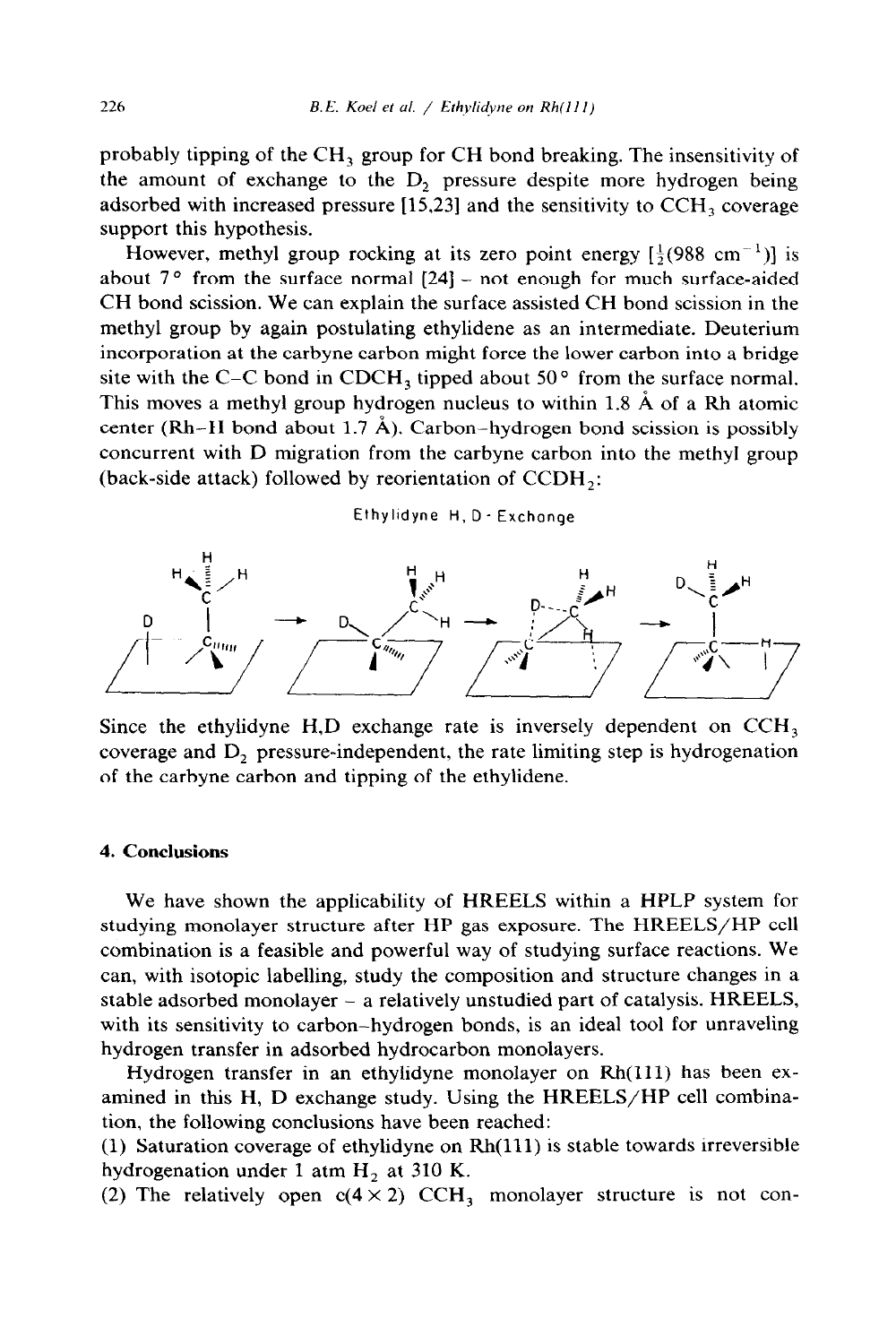taminated by coadsorption or replacement during gas exposures at atmospheric pressure at  $300-350$  K on Rh(111).

(3) H, D exchange in ethylidyne is a slow process for a saturation coverage  $CCH<sub>3</sub>$  overlayer on Rh(111) at 310 K in atm D<sub>2</sub>. Exchange is rapid and extensive at subsaturation ethylidyne coverages of the  $Rh(111)$  crystal face.

(4) The H, D exchange rate of saturation coverage of  $CCH<sub>3</sub>$  on Rh(111) at room temperature is essentially independent of  $D<sub>2</sub>$  pressure. We postulate that this is due to a rate-limiting step of H incorporation at the carbyne carbon to form ethylidene.

#### **Acknowledgements**

This work was supported by the Director, Office of Energy Research, Office of Basic Energy Sciences, Materials Sciences Division of the US Department of Energy under contract Number DE-AC03-76SF00098. One of us, B.E.B., would like to acknowledge the support of an NSF graduate fellowship. We want to thank Dr. P. Davies for design of the HPLP apparatus and HREELS power supply and F. Zaera for his critical comments and suggestions.

## **References**

- [l] H. Ibach. H. Hopster and B. Sexton, Appl. Surface Sci. 1 (1977) 1.
- [2] B.E. Koel, M.A. Van Hove and G.A. Somorjai, Advances in Catalytic Chemistry II Symp., Salt Lake City, Utah, 1982.
- [3] R.J. Koestner, M.A. Van Hove and G.A. Somorjai, Surface Sci. 121 (1982) 321.
- [4] L.H. Dubois, D.G. Castner and G.A. Somorjai, J. Chem. Phys. 72 (1980) 5234.
- (51 R.J. Koestner, M.A. Van Hove and G.A. Somorjai, J. Phys. Chem. 87 (1983) 203.
- [6] H. Steiniger, H. Ibach and S. Lehwald, Surface Sci. 117 (1982) 685.
- [7] J.A. Gates and L.L. Kesmodel, Surface Sci. 124 (1983) 68.
- [8] A.L. Cabrera, N.D. Spencer, E. Kozak, P.W. Davies and G.A. Somorjai. Rev. Sci. Instr. 53 (1982) 1888.
- [9] D.W. Blakely, E.I. Kozak, B.A. Sexton and G.A. Somorjai, J. Vacuum Sci. Technol. 13 (1976) 1091.
- [10] B.E. Koel, J.E. Crowell, C.M. Mate and G.A. Somorjai, J. Phys. Chem., in press.
- [ll] P. Skinner, M.L. Howard, LA. Oxton, S.F.A. Kettle, D.B. Powell and N. Sheppard, J. Chem. Sot. Faraday Trans. II, 77 (1981) 1203.
- [12] B.E. Koel, J.E. Crowell, C.M. Mate, B.E. Bent and G.A. Somorjai, to be submitted.
- [13] S.M. Davis, F. Zaera, M. Salmeron, B.E. Gordon and G.A. Somorjai, J. Am. Chem. Soc., to be submitted.
- 1141 W. Erley, P.H. McBreen and H. Ibach, J. Catalysis 84 (1983) 229.
- [15] F. Zaera and G.A. Somorjai, J. Am. Chem. Soc. 106 (1984) 2288.
- ]16] J.R. Fritch and K.P.C. Vollhardt, Angew. Chem. 92 (1980) 570; Angew. Chem. Intern. Ed. Engl. 19 (1980) 559.
- [17] J.T. Yates, Jr., P.A. Thiel and W.H. Weinberg, Surface Sci. 84 (1979) 427.
- 1181 A.M. Bare, H. Ibach and H.D. Bruchmann, Surface Sci. 88 (1979) 384.